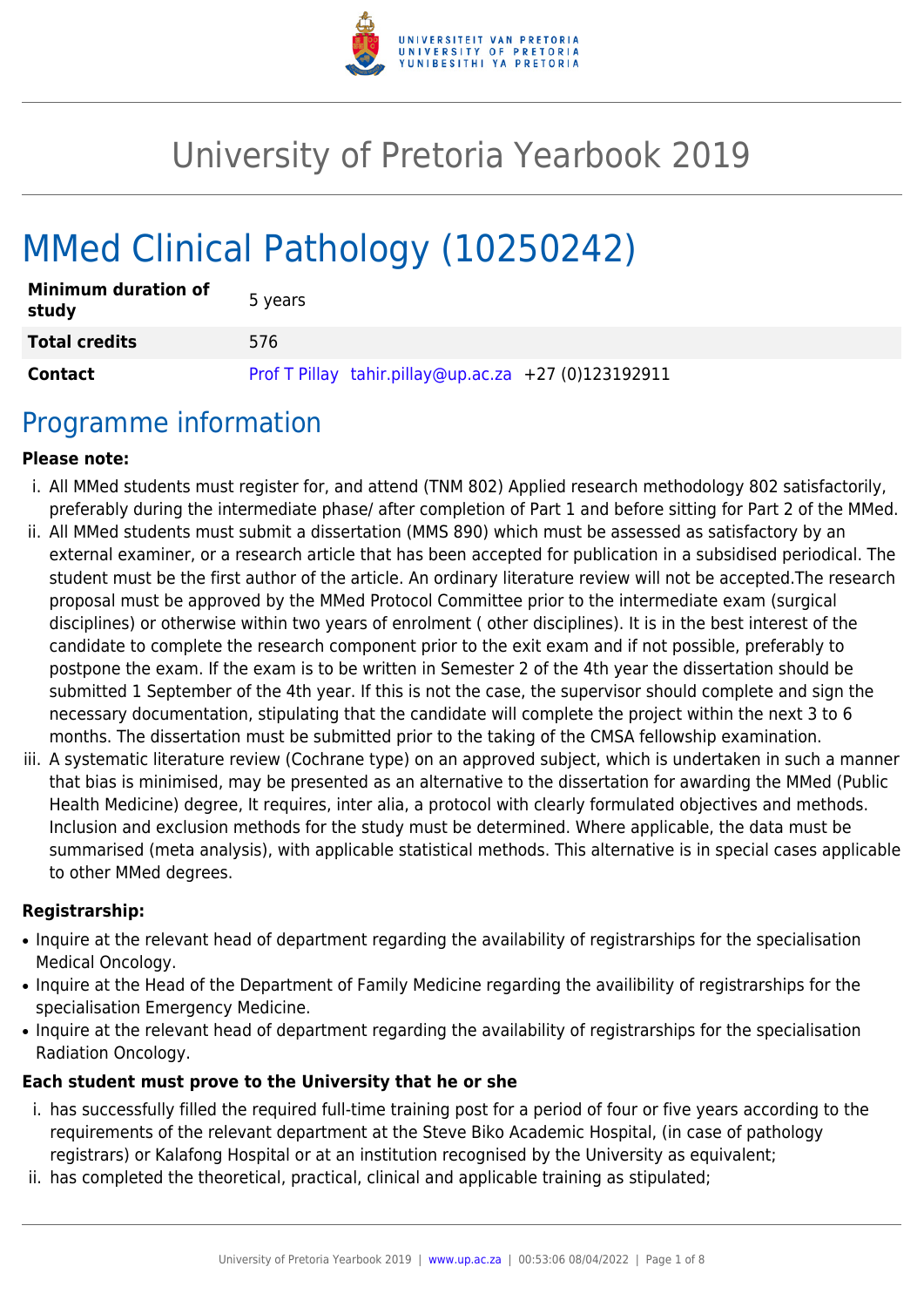

iii. has passed the prescribed written, oral, practical and/or clinical university examinations, and iv. has successfully completed the research component of the degree.

## Other programme-specific information

Duration of training is five years with at least 18 months in each major subject.

**"Major subject"** refers to the recognised field of study in Medicine in which the student specialises. The study of the major subject extends over four or five years, as prescribed by the relevant department.

# Examinations and pass requirements

- i. The sequence of the examinations in the prerequisite subjects will be determined by the head of the department under which the major subject falls.
- ii. The nature, duration and time of the examinations in the prerequisite subjects are determined in cooperation with the heads of the departments under which the prerequisite subjects fall – with the proviso that, except in cases where stipulated otherwise, the examinations in the prerequisite subjects may be held at any time prior to or concurrently with the major subject. The examinations in the major subjects are held as follows:
- iii. In the case of four-year programmes: not before the end of the third year.
- iv. In the case of five-year programmes: not before the end of the fourth year.
- v. A minimum final mark of 50% is required by all departments to pass in a subject and in the clinical section of the examination, a subminimum of 50%. General Regulations apply.
- vi. A student is not admitted to the examination in a prerequisite subject (second examinations excluded) more than twice, nor is he or she admitted to the examination in the major subject more than twice.

**Note:** Certificates of satisfactory preparation and progress are required in respect of the fourth year of four-year programmes in which an examination is held at the end of the third year.

#### **Second examinations**

Second examinations for MMed students will only be held after at least six months have elapsed since the conclusion of the examination in which the student had failed.

#### **Rules governing the writing of the examinations of the College of Medicine of South Africa [CMSA]**

- i. Only candidates who have met all requirements for the MMed degree except for the major subject (final examination), i.e. passed all prerequisite subjects (the latter to be interchangeable; can be passed either at the University or as primary and intermediary examinations at the College of Medicine of South Africa [CMSA], completed all practical, clinical and applicable training of four or five years as prescribed by the relevant academic department (continuous evaluation of the candidate, in an approved registrar post, by the head of department of the candidate); and completed the required research component for the degree in accordance with the Faculty Yearbook regulations, i.e. Applied research methodology 800 (TNM 800) and the dissertation (MMS 800) or an article (not an ordinary literature review) that has been accepted for publication in a subsidised periodical, will be allowed to write the college examination (exit examination), after which they will obtain both the CMSA fellowship and the MMed as specialist qualifications.
- ii. The rules have been effective as from 1 January 2011. As a transitional measure, cases will be considered on an individual basis where necessary.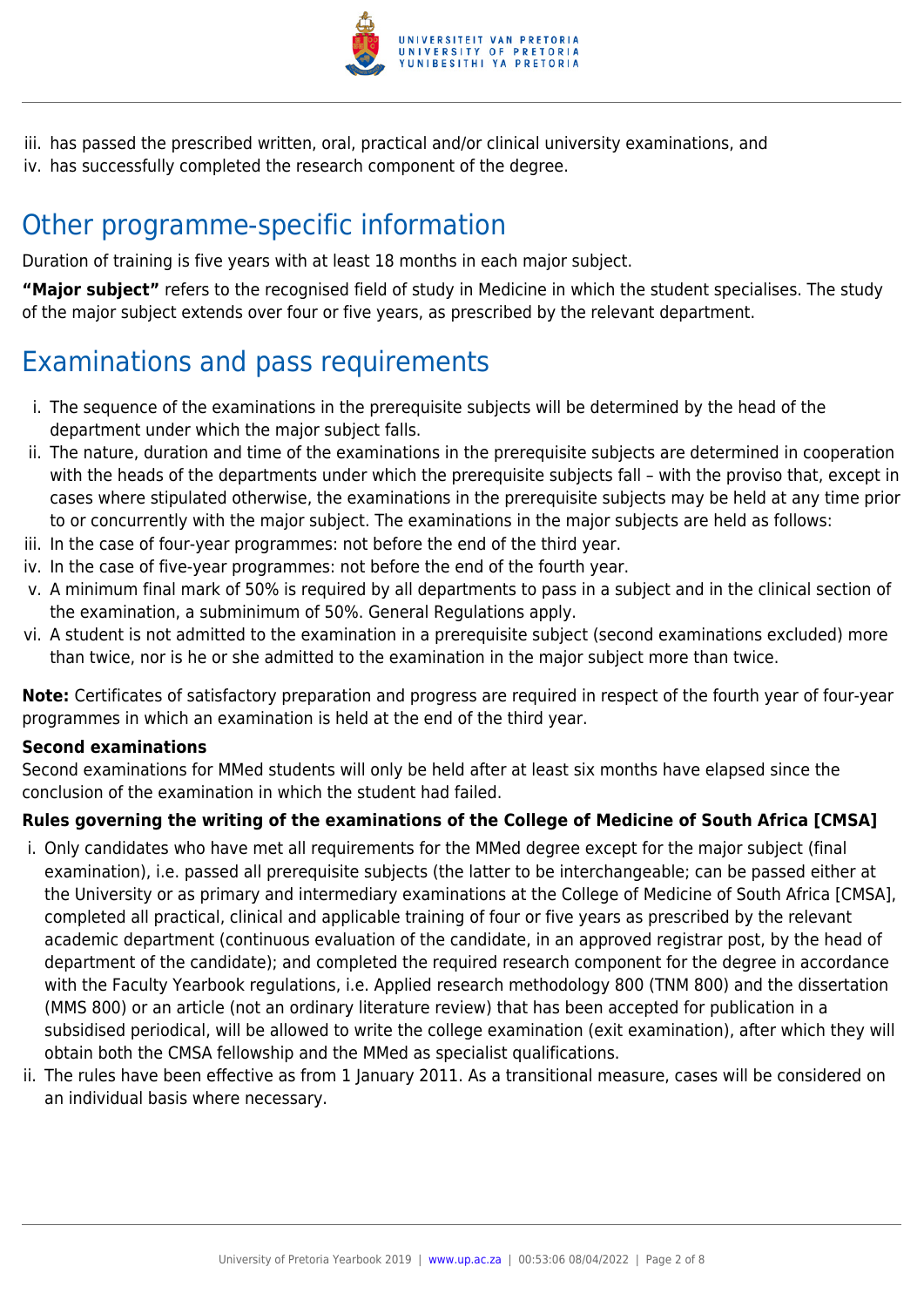

# Exemption

#### **Exemption**

- i. The Faculty Board may grant partial exemption from the training and work mentioned under par. (b) and (c)(i) and (ii) above on the grounds of comparable training and experience completed in another post or at another recognised institution – with the proviso that exemption from a maximum period of 18 months may be granted with regard to four-year and five-year programmes.
- ii. Exemption from a maximum of three years may be granted by the Department of Medical Oncology for the MMed in Medical Oncology [MMed(MedOnc)] on the grounds of the MMed(Int) or MMed(Paed) degree of this University, or experience recognised by the University as equivalent.
- iii. Specific prerequisite subjects must be passed within 24 months after commencement of the programme.

### Pass with distinction

The degree is conferred at the end of the prescribed training period (i.e. three, four or five years, respectively). The degree is conferred with distinction on a student who has obtained a final mark of at least 75% in his or her major subject.

## General information

#### **Registrars**

Departments expect registrars to participate increasingly in the examining and treatment of patients in the hospital, both in-patients and out-patients, as well as performing and interpreting tests in the laboratory (where applicable); initially under supervision and later increasingly at their own responsibility. Lectures/symposia with closely related departments are organised, as well as discussions of literature, etc.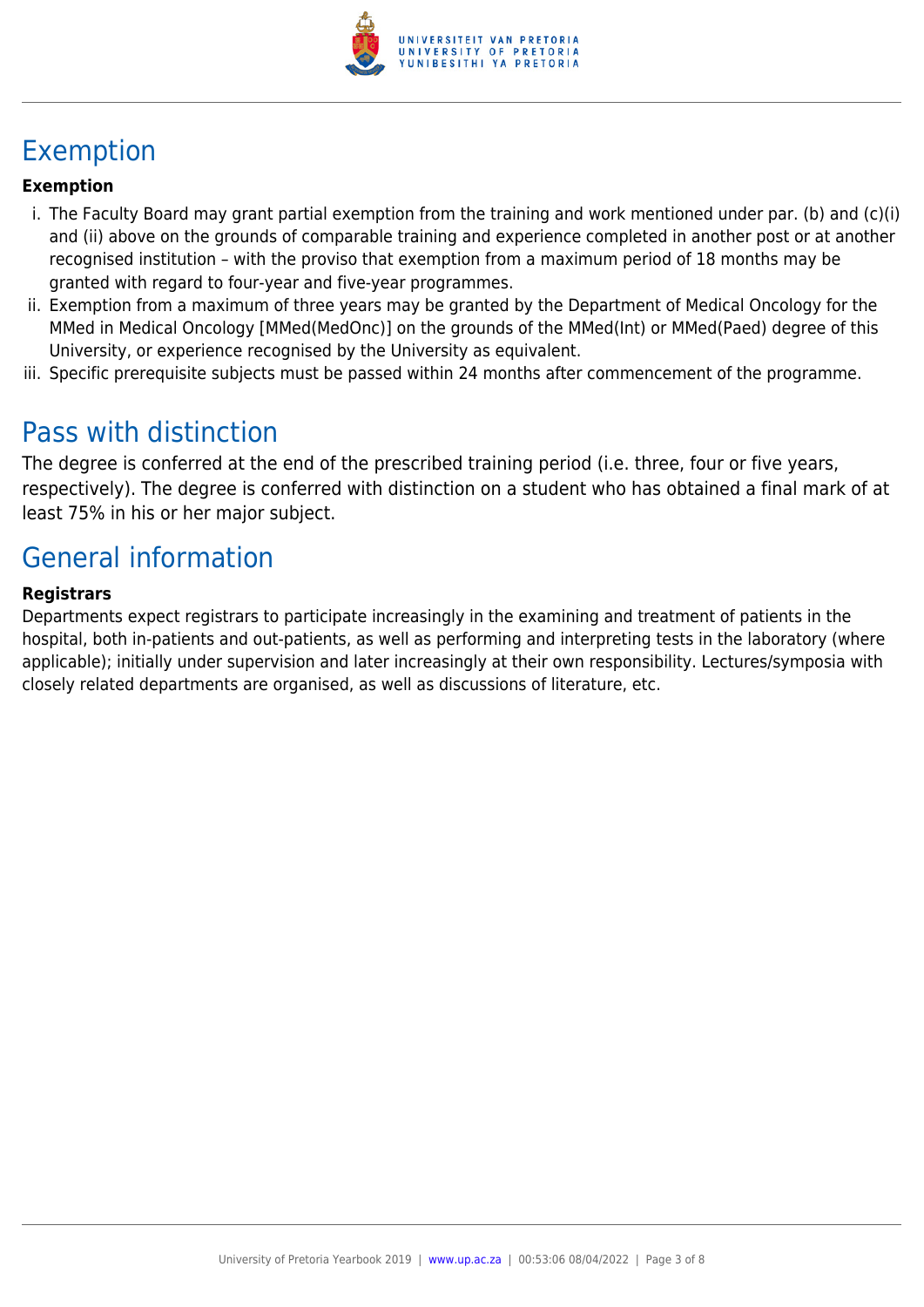

#### **Minimum credits: 576**

### **Core modules**

[General pathology 800](https://www.up.ac.za/faculty-of-education/yearbooks/2019/modules/view/APA 800) (APA 800) - Credits: 24.00 [Chemical pathology 802](https://www.up.ac.za/faculty-of-education/yearbooks/2019/modules/view/CHP 802) (CHP 802) - Credits: 36.00 [Haematology 801](https://www.up.ac.za/faculty-of-education/yearbooks/2019/modules/view/HEM 801) (HEM 801) - Credits: 36.00 [Microbiology 800](https://www.up.ac.za/faculty-of-education/yearbooks/2019/modules/view/MBG 800) (MBG 800) - Credits: 300.00 [Dissertation 890](https://www.up.ac.za/faculty-of-education/yearbooks/2019/modules/view/MMS 890) (MMS 890) - Credits: 180.00 [Applied research methodology 802](https://www.up.ac.za/faculty-of-education/yearbooks/2019/modules/view/TNM 802) (TNM 802) - Credits: 0.00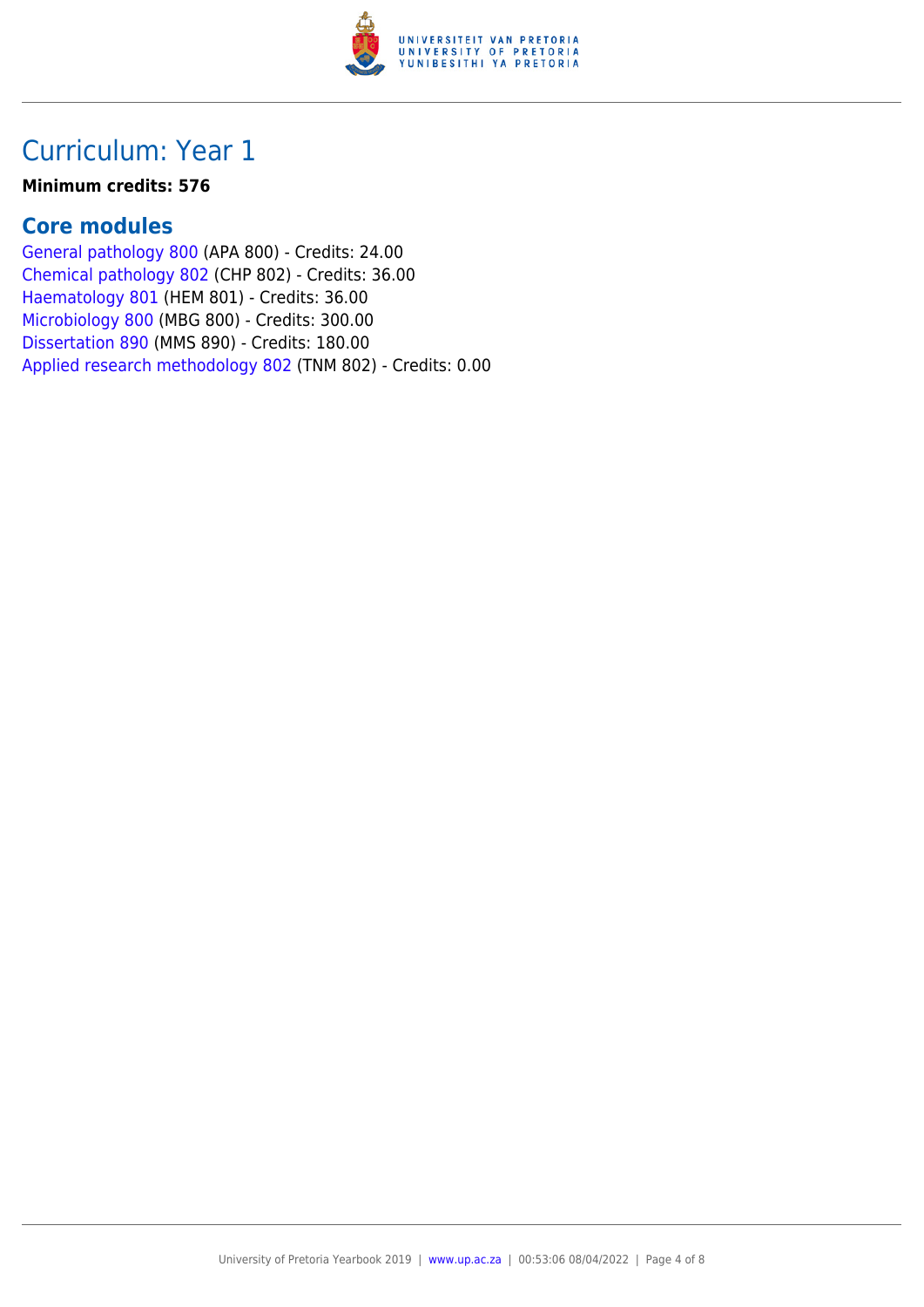

#### **Minimum credits: 576**

### **Core modules**

[General pathology 800](https://www.up.ac.za/faculty-of-education/yearbooks/2019/modules/view/APA 800) (APA 800) - Credits: 24.00 [Chemical pathology 802](https://www.up.ac.za/faculty-of-education/yearbooks/2019/modules/view/CHP 802) (CHP 802) - Credits: 36.00 [Haematology 801](https://www.up.ac.za/faculty-of-education/yearbooks/2019/modules/view/HEM 801) (HEM 801) - Credits: 36.00 [Microbiology 800](https://www.up.ac.za/faculty-of-education/yearbooks/2019/modules/view/MBG 800) (MBG 800) - Credits: 300.00 [Dissertation 890](https://www.up.ac.za/faculty-of-education/yearbooks/2019/modules/view/MMS 890) (MMS 890) - Credits: 180.00 [Applied research methodology 802](https://www.up.ac.za/faculty-of-education/yearbooks/2019/modules/view/TNM 802) (TNM 802) - Credits: 0.00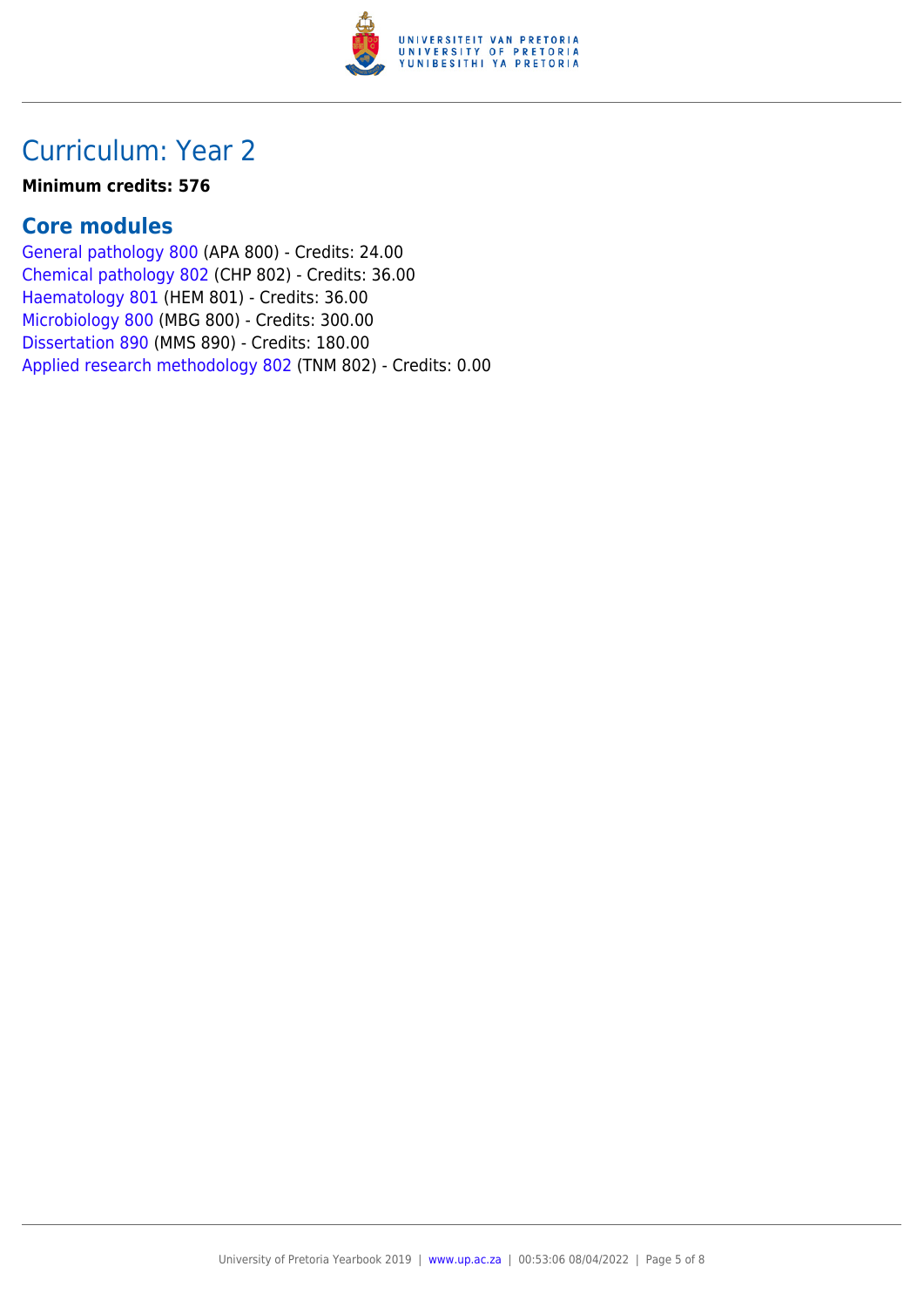

#### **Minimum credits: 576**

### **Core modules**

[General pathology 800](https://www.up.ac.za/faculty-of-education/yearbooks/2019/modules/view/APA 800) (APA 800) - Credits: 24.00 [Chemical pathology 802](https://www.up.ac.za/faculty-of-education/yearbooks/2019/modules/view/CHP 802) (CHP 802) - Credits: 36.00 [Haematology 801](https://www.up.ac.za/faculty-of-education/yearbooks/2019/modules/view/HEM 801) (HEM 801) - Credits: 36.00 [Microbiology 800](https://www.up.ac.za/faculty-of-education/yearbooks/2019/modules/view/MBG 800) (MBG 800) - Credits: 300.00 [Dissertation 890](https://www.up.ac.za/faculty-of-education/yearbooks/2019/modules/view/MMS 890) (MMS 890) - Credits: 180.00 [Applied research methodology 802](https://www.up.ac.za/faculty-of-education/yearbooks/2019/modules/view/TNM 802) (TNM 802) - Credits: 0.00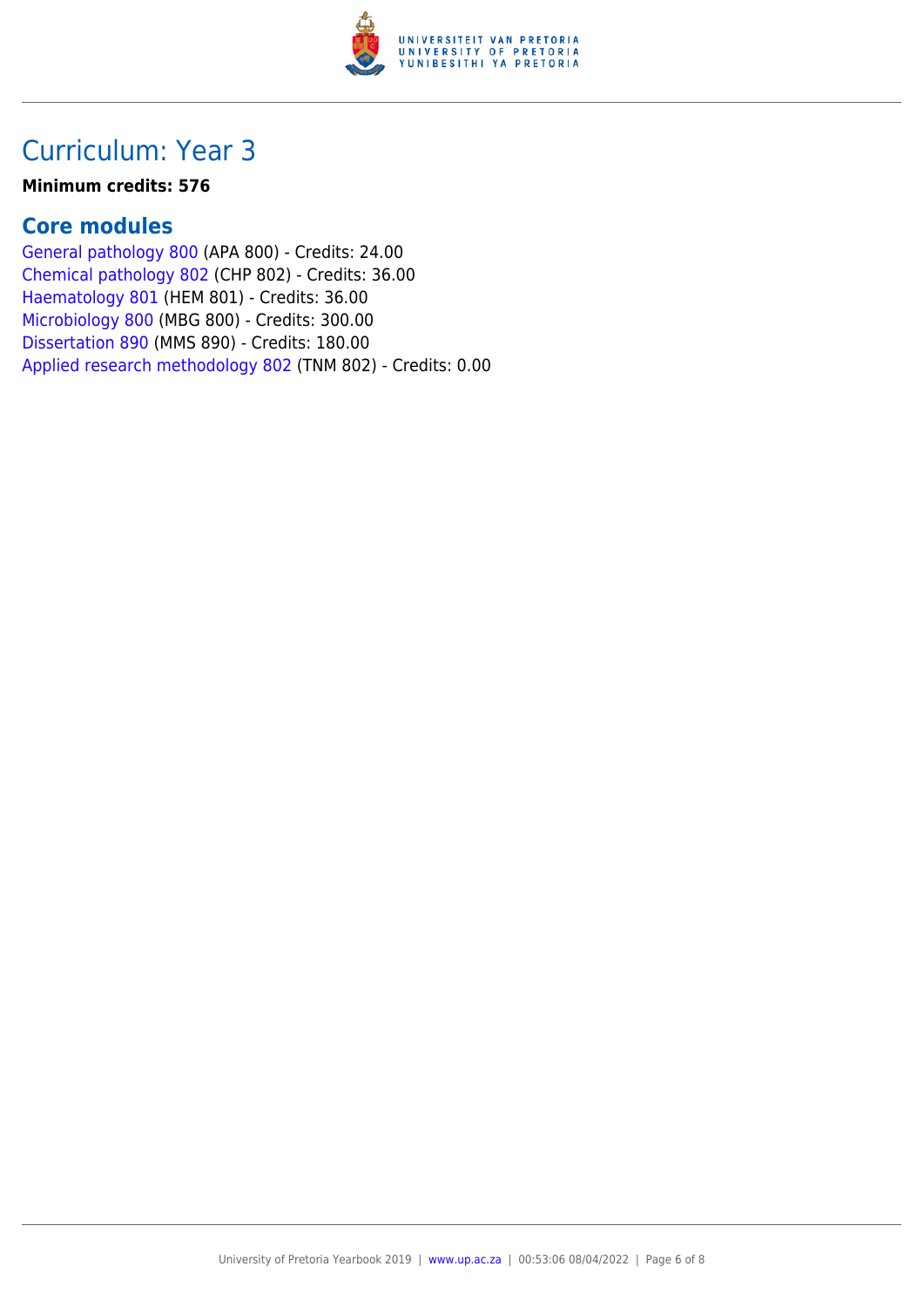

#### **Minimum credits: 552**

### **Core modules**

[Chemical pathology 802](https://www.up.ac.za/faculty-of-education/yearbooks/2019/modules/view/CHP 802) (CHP 802) - Credits: 36.00 [Haematology 801](https://www.up.ac.za/faculty-of-education/yearbooks/2019/modules/view/HEM 801) (HEM 801) - Credits: 36.00 [Microbiology 800](https://www.up.ac.za/faculty-of-education/yearbooks/2019/modules/view/MBG 800) (MBG 800) - Credits: 300.00 [Dissertation 890](https://www.up.ac.za/faculty-of-education/yearbooks/2019/modules/view/MMS 890) (MMS 890) - Credits: 180.00 [Applied research methodology 802](https://www.up.ac.za/faculty-of-education/yearbooks/2019/modules/view/TNM 802) (TNM 802) - Credits: 0.00